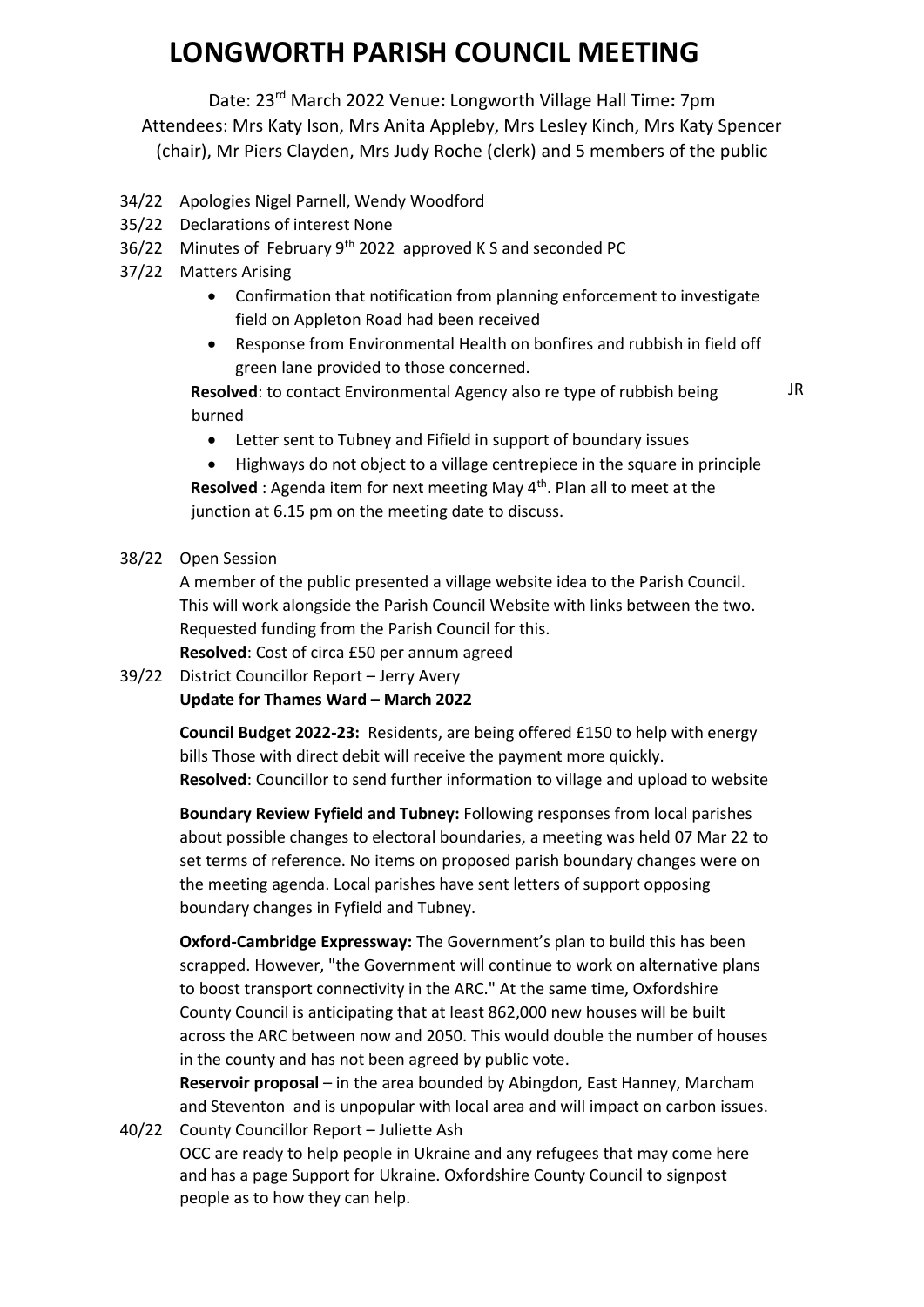- Children aged 5 -11 who are in a clinical risk group or who live with someone who is in immunosuppressed will be eligible for COVID vaccine. Parents will be contacted
- unvaccinated encouraged to come forward also
- Reservoir development near East Hanney and Garford. JA urges residents to have their say in the consultation 14th March. <https://wrse.uk.engagementhq.com/>
- 5% Council Tax increase
- Protest from farmers re OCC mandated vegan catering for OCC events JA is recommending persuasion and education rather than mandatory action
- Zero emission zone in central oxford with charges for non-compliant vehicles

Electric buses funding applied for by OCC from govt scheme.

• Councillor to donate 2 roses to Longworth to commemorate the Platinum Jubilee

### 41/22 Payments and Receipts

#### Payments 3/2/2022 – 14/3/2022

| Date       | <b>Description</b>            | <b>Total</b> |
|------------|-------------------------------|--------------|
| 07/02/2022 | <b>Hall Hire</b>              | 15.00        |
| 07/02/2022 | IT and Email transfer<br>work | 1,428.00     |
| 11/02/2022 | Website Development           | 325.00       |
| 15/02/2022 | Parish Clerk Office           | 50.00        |
| 17/02/2022 | Footpath Clearing             | 175.00       |
| 21/02/2022 | Village Pond restoration      | 2,148.00     |
| 23/02/2022 | <b>Hall Hire</b>              | 15.00        |
| 24/02/2022 | Water                         | 127.19       |
| 25/02/2022 | Clerks Salary                 | 520.00       |
| 28/02/2022 | playground Repairs            | 720.00       |
| 28/02/2022 | Tree pruning                  | 684.00       |
| 02/03/2022 | <b>OALC</b> subscription      | 150.00       |
| 03/03/2022 | <b>Allotment Signs</b>        | 126.00       |
| 09/03/2022 | <b>TAX</b>                    | 20.00        |
| 14/03/2022 | Graveyard Pest<br>management  | 127.50       |
|            | TOTAL                         | 6,630.69     |

#### **Receipts**

| <b>Date</b> | <b>Description</b>      | <b>Total</b> |
|-------------|-------------------------|--------------|
| 07/02/2022  | NSI Investment Income   | 5.75         |
| 28/02/2022  | Allotment rent 6 months | 105.00       |
| 07/03/2022  | NSI Investment Income   | 7.02         |
| 08/03/2022  | Graveyard receipts      | 150.00       |
|             | <b>TOTAL</b>            | 267.77       |

### 42/22 Planning Applications

### New Applications

### [P22/V0184/HH](https://data.whitehorsedc.gov.uk/java/support/Main.jsp?MODULE=ApplicationDetails&REF=P22/V0184/HH)

Ashen Copse Longworth OX13 5HGE Erection of new garage with first floor annex and new swimming pool with outbuilding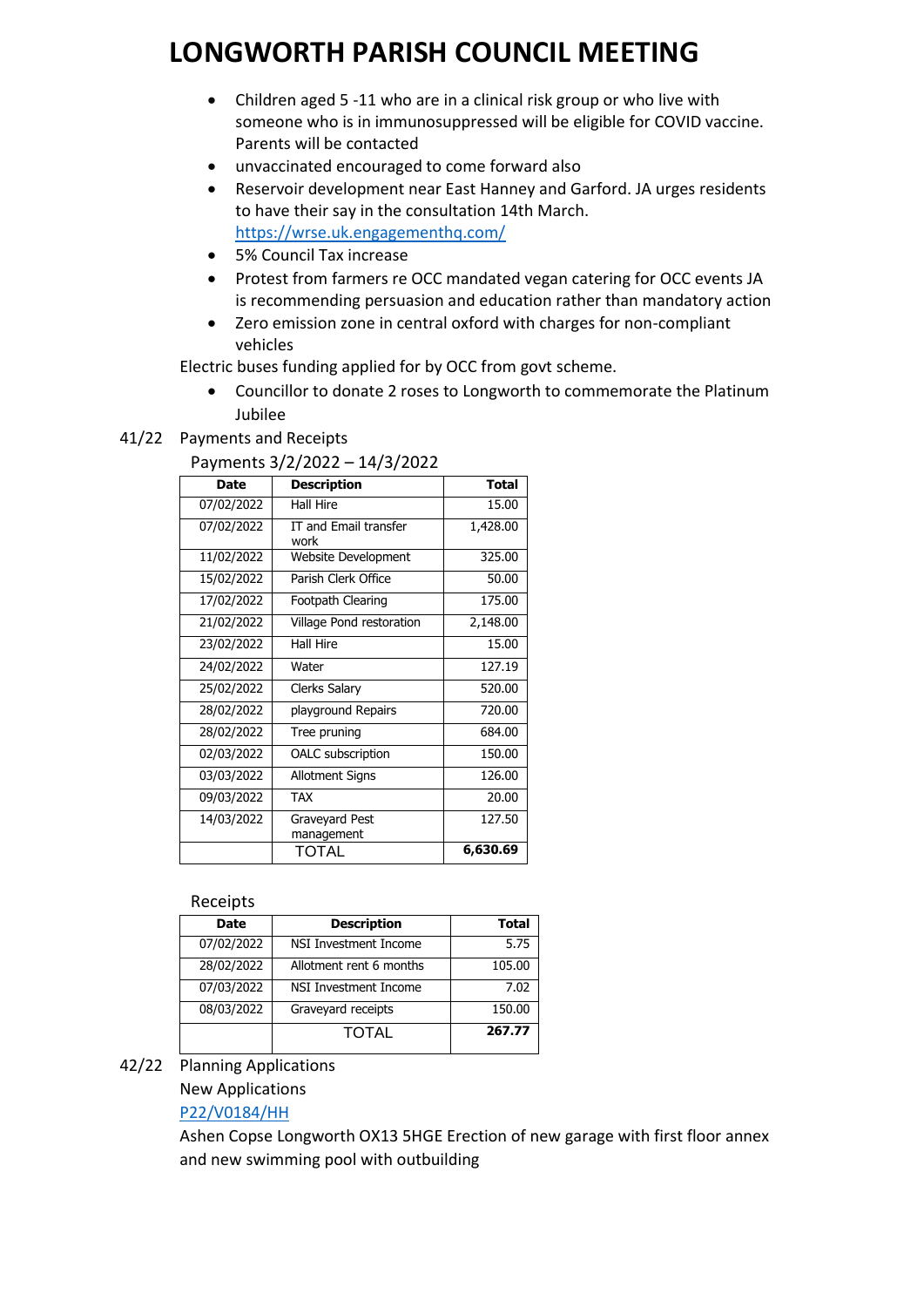THE PLANNING APPLICATION IS NOT OBJECTED TO; However, it was noted that there was some local concern in relation to the proximity to neighbouring boundaries.

### [P22/V0248/O](https://data.whitehorsedc.gov.uk/java/support/Main.jsp?MODULE=ApplicationDetails&REF=P22/V0248/O)

Land East of Kingston Bagpuize. A hybrid planning application comprising: 1) outline planning permission, with all matters reserved except for access, for development of up to 660 (use class C3}, extra case development of up to 70 units (use class C2), a local centre of up to 0.5ha (use classes A1, A2, A3, A5, B1(a) C2, D1 and D2}, one form entry primary school on an area for educational provision of up to 2.2ha, playing field and car parking, informal open space, landscape and sustainable drainage areas, access, footpaths, cycle ways, infrastructure and associated engineering works (including a noise attenuation bund and acoustic fence) and 2) full planning permission for construction of a three arm roundabout to the A420 (Oxford Road), a four arm roundabout to the A415 (Abingdon Road) and link road between

**Response**: Longworth parish council are concerned that this large-scale development will exacerbate traffic issues for the village. This will impact on both the A420 and A415 both of which have a history of accidents and high traffic volume.

### [P22/V0007/FUL](https://data.whitehorsedc.gov.uk/java/support/Main.jsp?MODULE=ApplicationDetails&REF=P22/V0007/FUL#exactline)

Cedar Glen Harris's Lane Longworth OX13 5EH Amendments to plans and elevations (Demolition of existing dwelling and other outbuildings, and erection of replacement dwelling and garage)

### NO DECISION ISSUED

### [P21/V3505/N4B](https://data.whitehorsedc.gov.uk/java/support/Main.jsp?MODULE=ApplicationDetails&REF=P21/V3505/N4B#exactline)

Barn 2, Woodland Farm Appleton Road Longworth OX13 5EF- Change of use of barn to dwelling house

PRIOR APPROVAL GRANTED SUBJECT TO RISK ASSESSMENT

### [P21/V3506/N4B](https://data.whitehorsedc.gov.uk/java/support/Main.jsp?MODULE=ApplicationDetails&REF=P21/V3506/N4B#exactline)

Barn 1, Woodland Farm Appleton Road Longworth OX13 5EF- Change of use of barn to dwelling house

PRIOR APPROVAL GRANTED SUBJECTTO RISK ASSESSMENT

43/22 Queens Platinum Jubilee Big Lunch June  $5<sup>th</sup>$  – Update sent from planning group detailing proposed activities and planning so far. Photo display – member of the public asked if photocopies of the historic photos could be available. **Resolved** Next meeting agenda item - PC display board for the Big Lunch.

- 44/22 Allotment Update A short update was provided by the clerk on behalf of WW.
- 45/22 Community Infrastructure meeting  $-6<sup>th</sup>$  April was the agreed date for the meeting.

**Resolved**: Clerk to ask local newcomer if they wish to attend and inform current volunteer JR JR

**Resolved** PC agreed transfer of £9613.59 in April to LPC reserves

46/22 Churchyard- faculty is being applied for by clerk in relation to safety testing (topple testing no longer recommended) Playground Update Re-surfacing under Zip wire